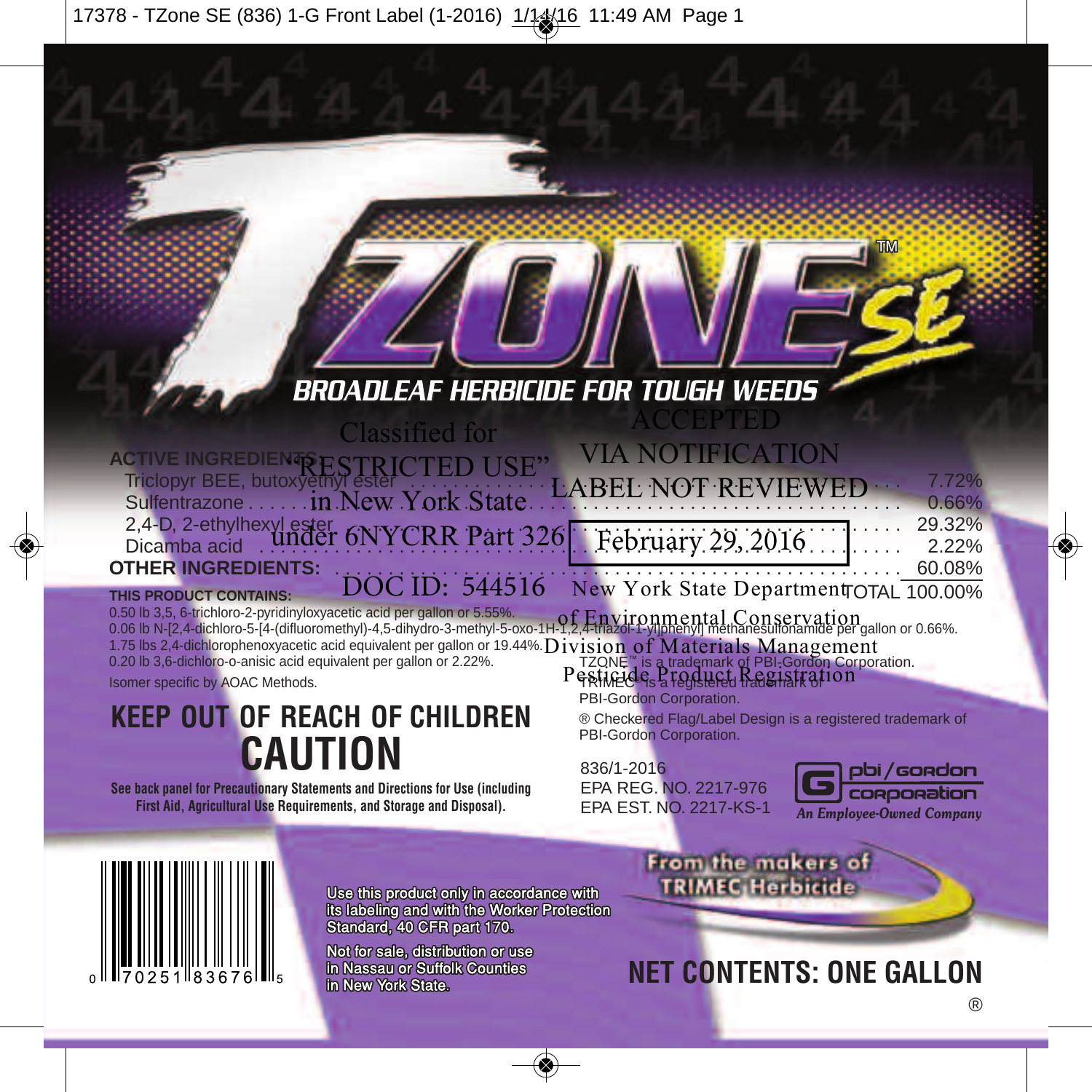### **WILD VIOLET**



### **GROUND IVY**





**CLOVER**







BROADLEAF HERBICIDE FOR TOUGH WEEDS

# **Tough weeds controlled –** *FAST!*

*For use on: Bluegrass, Fescues, Perennial and Annual Ryegrass and other turf species listed*

- **• Tough weed formulation**
- **• Four ingredients**
- **• Contains triclopyr, a proven ingredient for hard-to-control weeds**
- **• Penetrates through the cuticle of some of the toughest weeds**
- **• Yellow nutsedge suppression**
- **• Fast visual response**
- **• Reduces call backs**
- **• Cool-weather weed control option (as low as 50°F)**
- **• Suitable for applications up to 85°F**

836/1-2016 AP080113 EPA REG. NO. 2217-976 EPA EST. NO. 2217-KS-1

- **• Low-odor formulation**
- **• Rainfast in 3 hours**
- **• Designed for residential, commercial and golf sites**



*See inside pages for complete Precautionary Statements and Directions for Use (including First Aid, Agricultural Use Requirements and Storage and Disposal).*

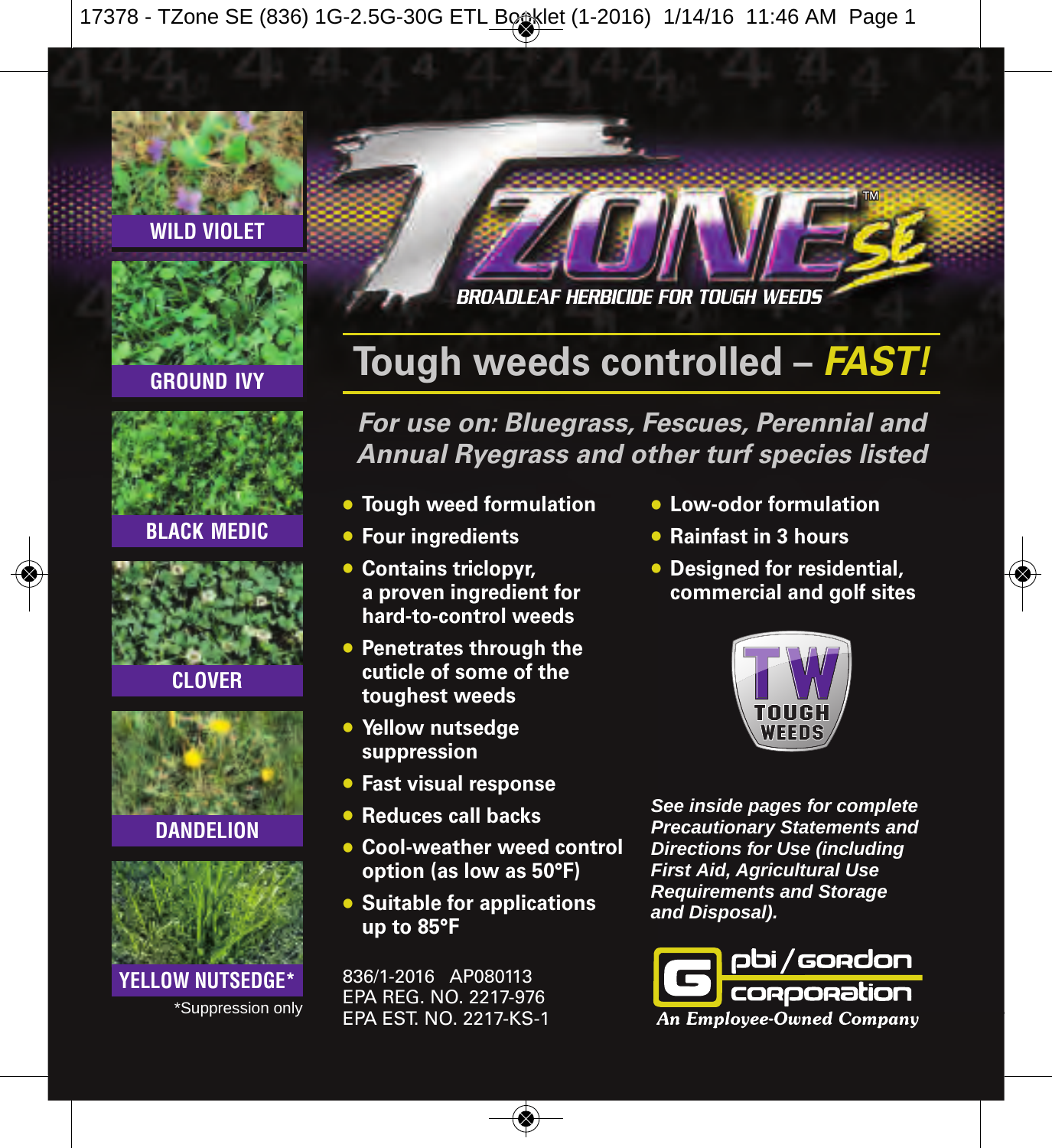

#### **ACTIVE INGREDIENTS:**

| <b>TOTAL 100.00%</b> |
|----------------------|

#### **THIS PRODUCT CONTAINS:**

0.50 lb 3,5, 6-trichloro-2-pyridinyloxyacetic acid per gallon or 5.55%.

0.06 lb N-[2,4-dichloro-5-[4-(difluoromethyl)-4,5-dihydro-3-methyl-5-oxo-1H-1,2,4-triazol-1-yl]phenyl] methanesulfonamide per gallon or 0.66%.

1.75 lbs 2,4-dichlorophenoxyacetic acid equivalent per gallon or 19.44%.

0.20 lb 3,6-dichloro-o-anisic acid equivalent per gallon or 2.22%.

Isomer specific by AOAC Methods.

# **KEEP OUT OF REACH OF CHILDREN CAUTION**

*Use this product only in accordance with its labeling and with the Worker Protection Standard, 40 CFR part 170.*

*Not for sale, distribution or use in Nassau or Suffolk Counties in New York State.*

## *Shake well before using*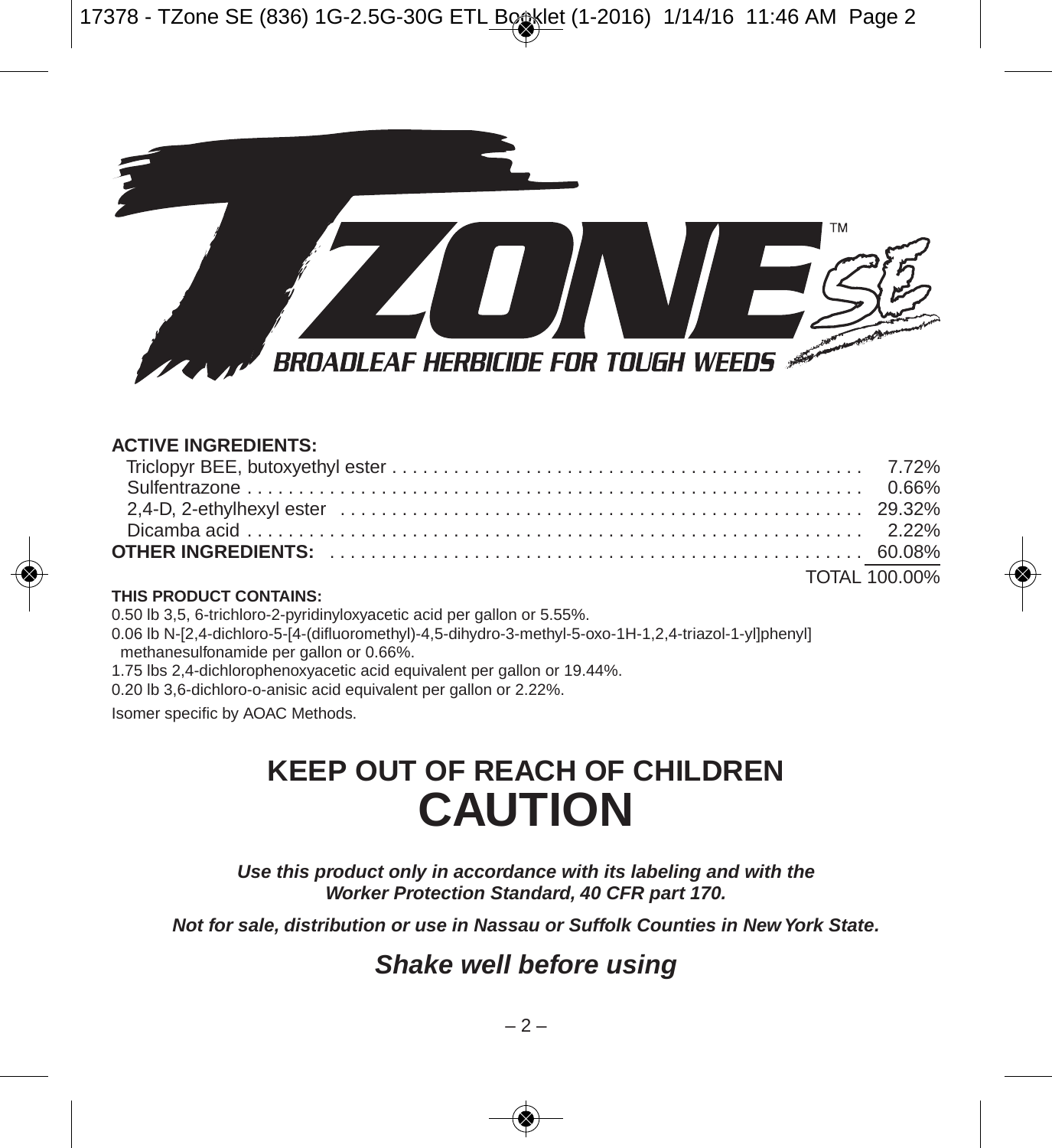

## **PRECAUTIONARY STATEMENTS**

#### **Hazards to Human and Domestic Animals**

**CAUTION:** Harmful if swallowed. Prolonged or frequently repeated skin contact may cause allergic reactions in some individuals.

#### **Personal Protective Equipment**

Some materials that are chemical-resistant to this product are barrier laminate, nitrile rubber, neoprene rubber, and Viton. If you want more options, follow the instructions for category A on an EPA chemical-resistance category selection chart.

All mixers, loaders, applicators and other handlers must wear:

- long-sleeved shirt and long pants,
- shoes and socks, plus
- chemical-resistant gloves (except for applicators using ground boom equipment) and
- chemical-resistant apron when mixing or loading, cleaning up spills or equipment, or otherwise exposed to the concentrate.

When handlers use closed systems or enclosed cabs in a manner that meets the requirements listed in the Worker Protection Standard (WPS) for agricultural pesticides [40 CFR 170.240 (d)(4-6)], the handler PPE requirements may be reduced or modified as specified in the WPS.

#### **User Safety Requirements**

Follow manufacturer's instructions for cleaning/maintaining PPE. If no such instructions for washables exist, use detergent and hot water. Keep and wash PPE separately from other laundry.

#### **User Safety Recommendations**

- Users should wash thoroughly with soap and water after handling and before eating, drinking, chewing gum, using tobacco, or using the toilet.
- Users should remove clothing/PPE immediately if pesticide gets inside. Then wash thoroughly and put on clean clothing. If pesticide gets on skin, wash immediately with soap and water.
- Users should remove PPE immediately after handling this product. Wash the outside of gloves before removing. As soon as possible, wash thoroughly and change into clean clothing.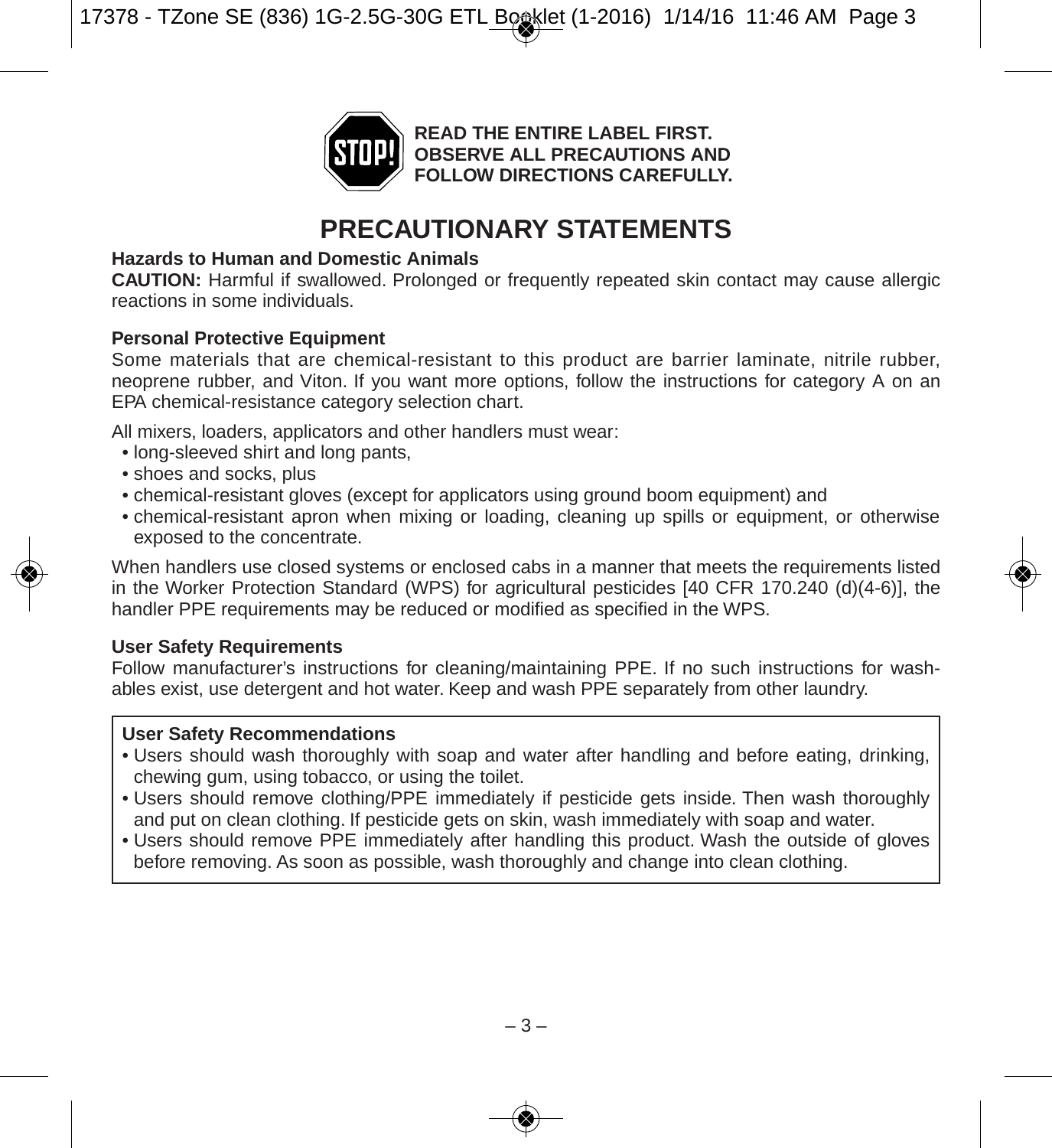| <b>First Aid</b>                                                                                                                                                                              |                                                                                                                                                                                                                                                                          |
|-----------------------------------------------------------------------------------------------------------------------------------------------------------------------------------------------|--------------------------------------------------------------------------------------------------------------------------------------------------------------------------------------------------------------------------------------------------------------------------|
| If swallowed:                                                                                                                                                                                 | • Call a poison control center or doctor immediately for treatment advice.<br>• Have person sip a glass of water if able to swallow<br>. Do not induce vomiting unless told to by a poison control center or doctor.<br>. Do not give anything to an unconscious person. |
| Have the product container or label with you when calling a poison control center or doctor or<br>aoing for treatment. You may also contact 1-877-800-5556 for emergency medical information. |                                                                                                                                                                                                                                                                          |

#### **Environmental Hazards**

This pesticide is toxic to fish and aquatic invertebrates. Do not apply directly to water, to areas where surface water is present, or to intertidal areas below the mean high water mark. Drift and runoff may be hazardous to aquatic organisms in water adjacent to treated areas. Do not contaminate water when disposing of equipment wash waters or rinsate.

These chemicals (triclopyr, 2,4-D and dicamba) have properties and characteristics associated with chemicals detected in groundwater. The use of these chemicals in areas where soils are permeable, particularly where the water table is shallow, may result in groundwater contamination. Application around a cistern or well may result in contamination of drinking water or groundwater.

## **DIRECTIONS FOR USE**

It is a violation of Federal law to use this product in a manner inconsistent with its labeling.

Do not apply this product in a way that will contact workers or other persons, either directly or through drift. Only protected handlers may be in the area during application. For any requirements specific to your State or Tribe, consult the agency responsible for pesticide regulation.

#### **Agricultural Use Requirements**

Use this product only in accordance with its labeling and with the Worker Protection Standard, 40 CFR part 170.

This standard contains requirements for the protection of agricultural workers on farms, forests, nurseries, and greenhouses, and handlers of agricultural pesticides. It contains requirements for training, decontamination, notification, and emergency assistance. It also contains specific instructions and exceptions pertaining to the statements on this label about personal protective equipment and restricted-entry interval. The requirements in this box only apply to uses of this product that are covered by the Worker Protection Standard.

Do not enter or allow worker entry into treated areas during the restricted entry interval (REI) of 24 hours.

*(cont. on next page)*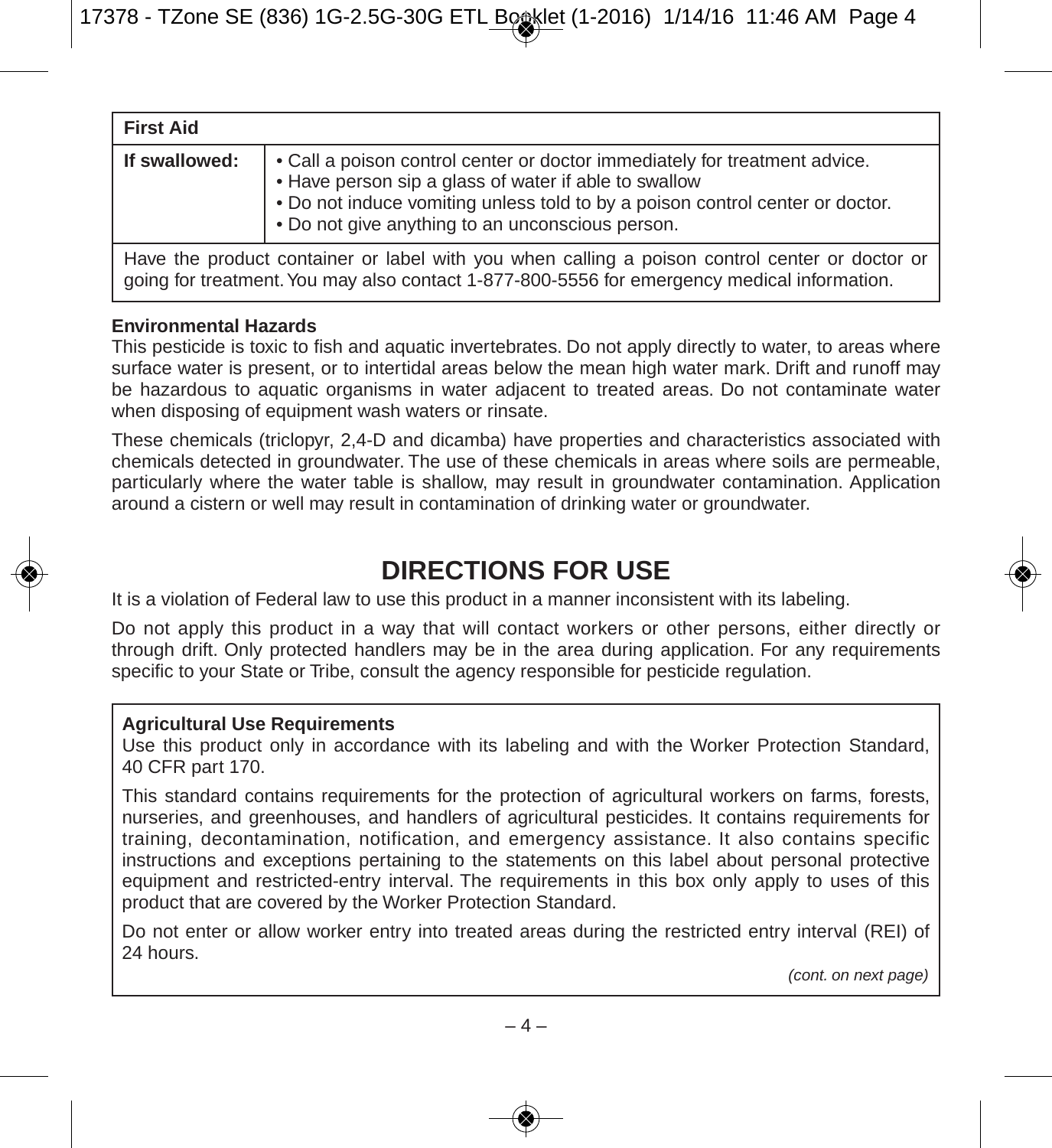#### **Agricultural Use Requirements** *(cont.)*

PPE required for early entry to treated areas that is permitted under the Worker Protection Standard and that involves contact with anything that has been treated, such as plants, soil, or water is :

- coveralls,
- chemical-resistant gloves made of any water-proof material,
- chemical-resistant footwear plus socks,
- protective eyewear, and
- chemical-resistant headgear if overhead exposure is expected

#### **Non-Agricultural Use Requirements**

The requirements in this box apply to uses of this product that are NOT within the scope of the Worker Protection Standard for agricultural pesticides (40 CFR Part 170). The WPS applies when this product is used to produce agricultural plants on farms, forests, nurseries, or greenhouses.

**Reentry Statement:** Do not enter or allow people (or pets) to enter the treated area until sprays have dried.

## **1. Product Description**

Designed for turfgrass applications, TZone™ SE Broadleaf Herbicide for Tough Weeds (TZone SE) contains four active ingredients:

- 1. Triclopyr provides broad-spectrum weed control for some of the tough broadleaf weeds such as wild violet, ground ivy, oxalis and wild blackberry.
- 2. Sulfentrazone causes rapid desiccation and yellowing of the plant tissue on emerged, susceptible weeds. Sulfentrazone is in the aryl triazolinone family and inhibits protoporphyrinogen oxidase (Protox), a pivotal enzyme in chlorophyll production. Without this key enzyme, a build-up of peroxide-like compounds occurs, thus causing the plant cell membranes of weeds to rupture. Sulfentrazone provides post emergent weed control for common weed species in turfgrass such as spurge and thistles and suppression of yellow nutsedge.
- 3. 2,4-D is an auxin-type herbicide, a class of plant growth regulators. It is absorbed through the leaves and is translocated to the growing points of the plant, causing weed stems to curl and twist, leaf cupping and withering, and eventual plant death.
- 4. Dicamba is absorbed through the leaves and roots and has multiples modes of actions for hardto-kill broadleaf weeds.

Combining these herbicides provides a very wide spectrum of weed control for tough and susceptible weeds.

TZone SE controls weeds by affecting multiple sites within the broadleaf weeds. The symptoms of susceptible broadleaf weeds include leaf and stem curl or twisting, and weed yellowing.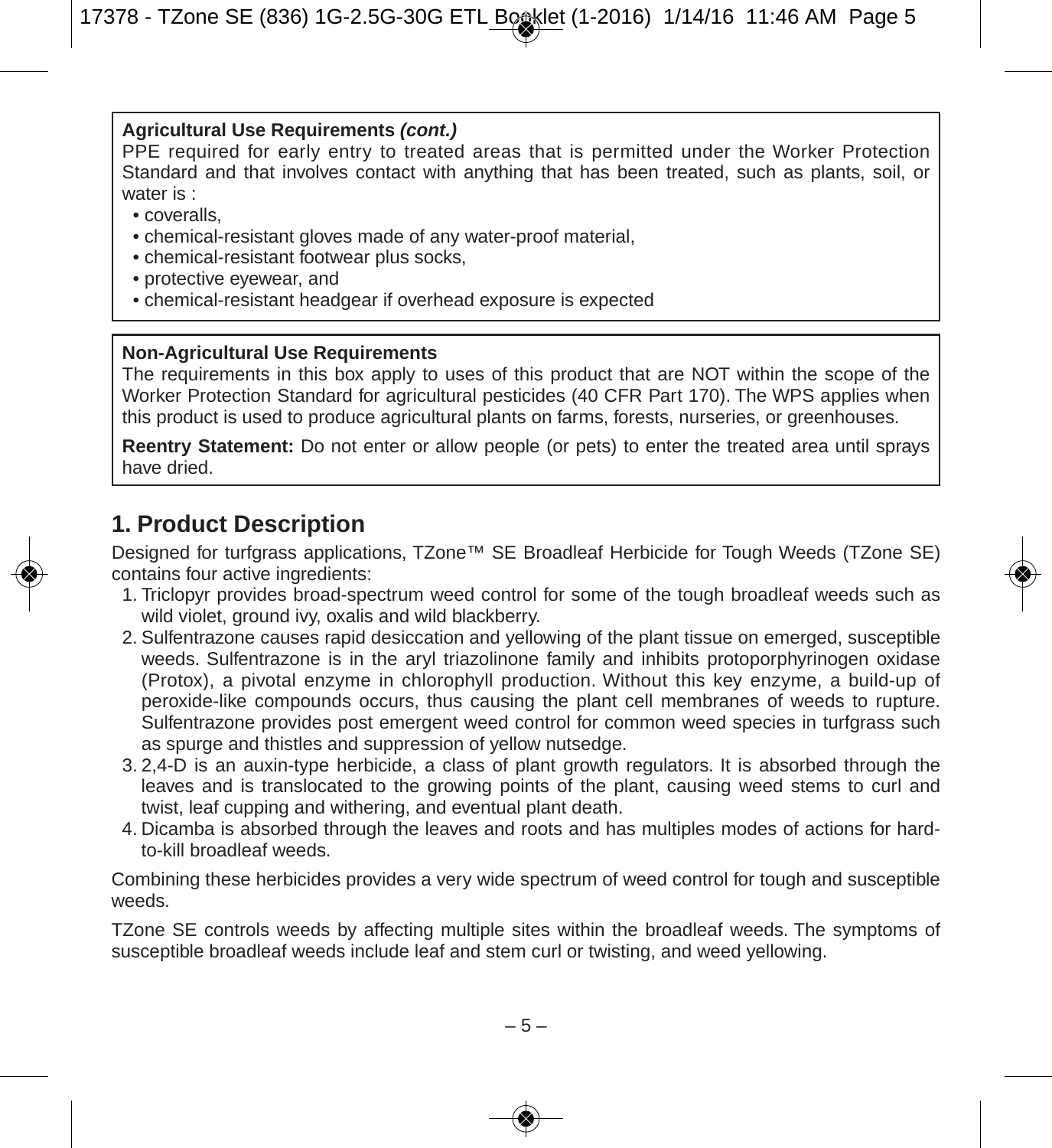#### **TZone SE offers these advantages:**

- Excellent postemergent activity with proven performance for some of the toughest broadleaf weeds in turfgrass.
- This product exhibits improved cool-weather performance.
- Sulfentrazone combinations provide rapid and effective weed control for common and troublesome (tough) weed species in turfgrass, including: dandelion, spurge and white clover.
- The speed of action (rate of weed phytotoxicity [yellowing]) and the early weed symptoms are features of sulfentrazone. Often, the weed injury symptoms can be noticed within hours of the application and plant death can occur within 10 to 14 days.
- The combination of these 4 active ingredients provides effective weed control for common and troublesome weed species in turfgrass, such as wild violets, henbit and clover.
- Triclopyr combinations broaden the weed control spectrum to include many woody and hard-tocontrol species.
- This product is rainfast in as little as 3 hours.

## **2. Spray Preparation And Tank Mixes**

TZone SE is an aqueous suspo-emulsion (SE) that can be diluted with water or liquid fertilizer to form a stable emulsion. Aqueous suspo-emulsions are non-flammable and offer good miscibility with water.

#### **Mixing with water:**

Add one-half the required amount of water to the spray tank, then add TZone SE slowly with agitation, and complete filling the tank with water. Mix thoroughly and continue agitation while spraying. When this product is left standing for extended periods of time, re-agitate to assure uniformity of the spray mixture.

Do not use tank additives that alter the pH of the spray solution below pH 5 or above pH 8. Buffer the spray solution to alter the pH range as appropriate.

#### **Mixing with liquid fertilizers:**

Use suitable sources and rates of fertilizer based upon recommendations of your fertilizer supplier or State Extension Service Specialist.

Verify physical compatibility with a jar test: Always perform a jar test for compatibility before large scale mixing. The jar test can be conducted by mixing all components in a small container in proportionate quantities. If the mixture separates after standing and can be mixed readily by shaking, then the mixture can be used and applied with spray equipment providing continuous agitation. If large flakes, sludge, gels or other precipitates form, or if a separate oily layer or oil globules appear, then the herbicide and the liquid fertilizer must not be prepared as a tank mixture.

Liquid fertilizers are either solutions (true fluids) or suspensions. Physical compatibility of this product is adequate with liquid nitrogen solutions. Mixing this product with suspensions or N-P-K solutions may not be satisfactory (may be marginal) without pre-mixing this product with water. Pre-mixing this product with 2 parts water will ensure that the emulsifiers are activated enabling the herbicide to be suspended in the fertilizer.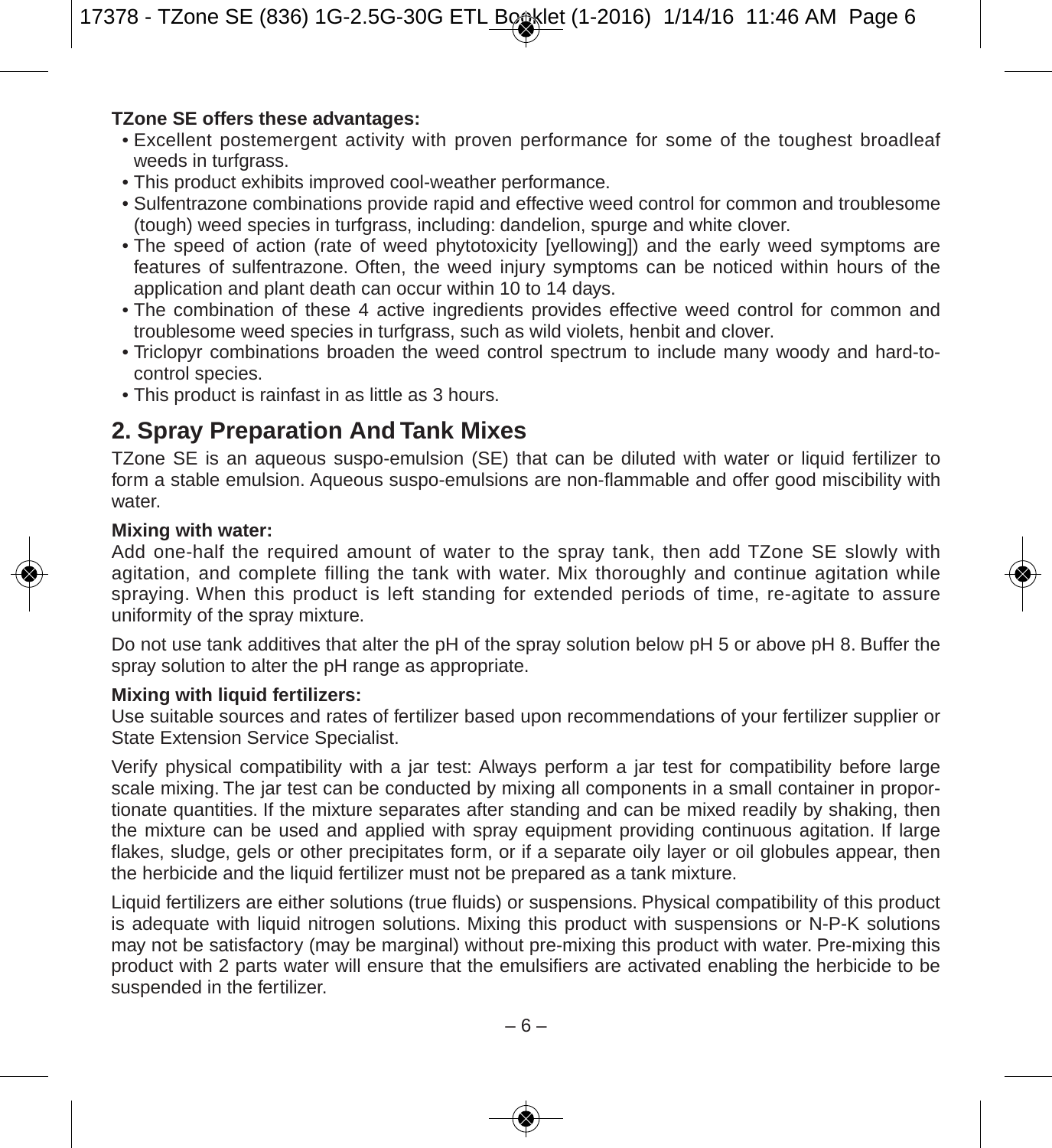#### **Adjuvants and spray additives:**

Adjuvants (such as surfactants, spreaders, spreader-stickers, spray thickeners, foaming agents, activators, detergents, and drift reducing agents) combined with this product can damage the leaf tissue of turfgrass. If any discoloration or cosmetic effects are objectionable or would be unacceptable, then adjuvant(s) combined with TZone SE would not be recommended. Do not use adjuvants and spray additive tank-mix combinations, unless your experience indicates that the tank mixture will not result in turf injury.

### **3. Ground Equipment**

**Spray distribution:** The accuracy and uniformity of the herbicide distribution is the sole responsibility of the applicator. Power sprayers fitted with a boom or spray wand/gun may be used for broadcast applications and spot treatments. Boom sprayers equipped with appropriate nozzles, tips, and screens are suitable for broadcast applications. For best spray distribution and coverage, select a spray volume and delivery system that will ensure accurate and uniform coverage.

Spray volumes of 10 to 220 gallons per acre with spray pressures adjusted to between 20 to 40 psi. Use higher spray volumes for dense weed populations (up to 220 gallons per acre or 5 gallons per 1,000 square feet).

- Calibration and proper application are essential when using this product.
- Over-application or rates above those specified on this label can cause turf injury.
- Hand-held technique: Wands fitted with flat fan nozzle tips may be used with the appropriate technique. Flat fan nozzles should not be waved in a back-and-forth motion, or in a side-to-side motion, or in a swinging arm motion. Instead, the nozzle should be held stationary at the proper height. Side-to-side motion results in uneven coverage.

Hand operated sprayers including backpack sprayers, compression sprayers are appropriate for small turfgrass areas.

After using this product, clean sprayer with soap or detergent and water, or an approved spray tank cleaner and rinse thoroughly before applying other pesticides.

## **4. Spray Drift Management**

When this product is used in "commercial sod production", the following Best Management Practices for reducing spray drift apply.

A variety of factors including weather conditions (e.g., wind direction, wind speed, temperature, relative humidity) and method of ground application can influence pesticide drift. The applicator must evaluate all factors and make appropriate adjustments when applying this product.

#### **Droplet Size**

When applying sprays that contain 2.4-D as the sole active ingredient, or when applying sprays that contain 2,4-D mixed with active ingredients that require a Coarse or coarser spray, apply only as a Coarse or coarser spray (ASAE standard 572) or a volume mean diameter of 385 microns or greater for spinning atomizer nozzles.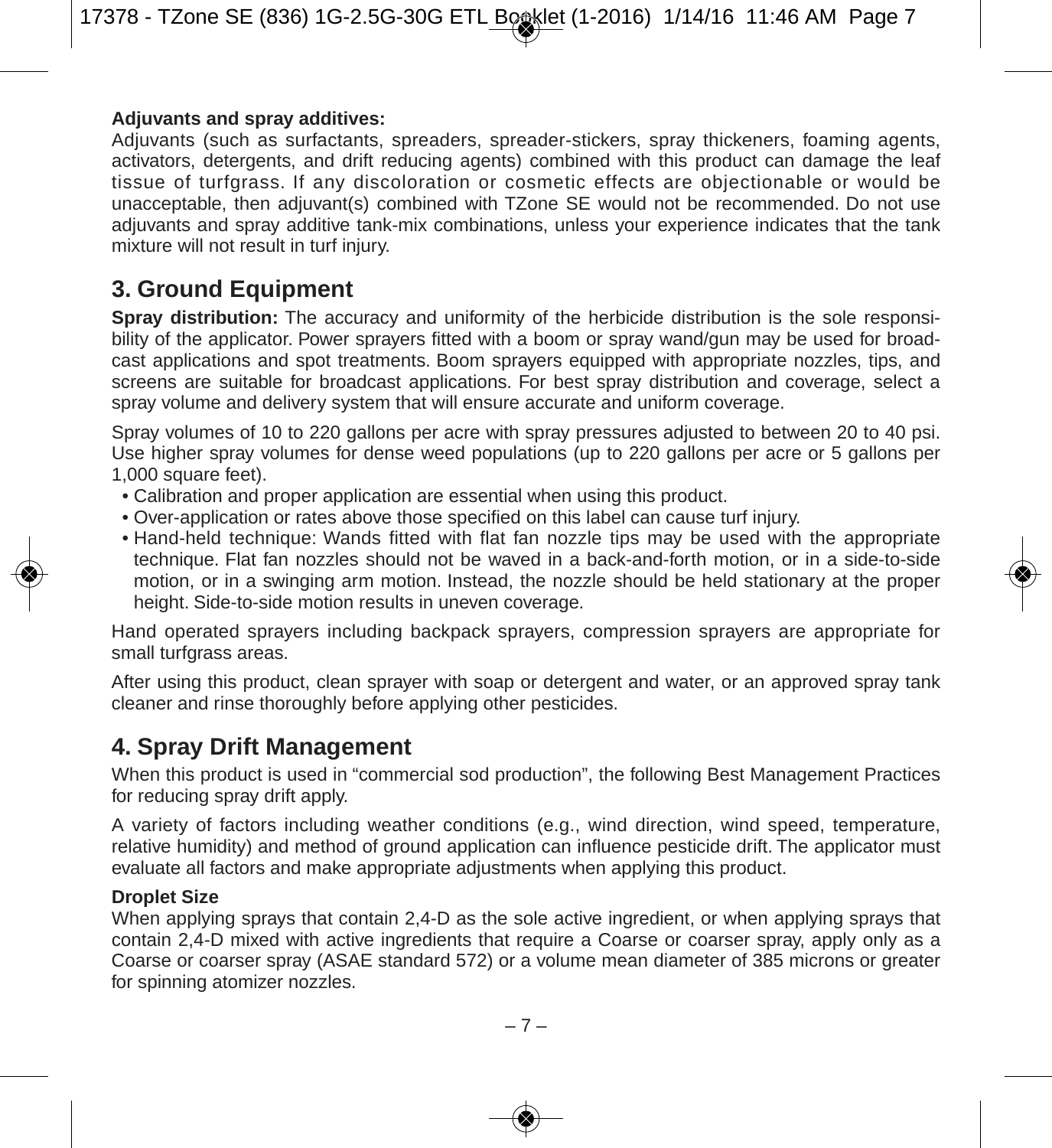When applying sprays that contain 2,4-D mixed with other active ingredients that require a Medium or more fine spray, apply only as a Medium or coarser spray (ASAE standard 572) or a volume mean diameter of 300 microns or greater for spinning atomizer nozzles.

#### **Wind Speed**

Do not apply at wind speeds greater than 15 mph. Only apply this product if the wind direction favors on-target deposition and there are not sensitive areas (including, but not limited to, bodies of water, known habitat for nontarget species, nontarget crops) within 250 feet downwind. If applying a Medium spray, leave one swath unsprayed at the downwind edge of the treated field.

#### **Temperature Inversions**

If applying at wind speeds less than 3 mph, the applicator must determine if: a) conditions of temperature inversion exist, or b) stable atmospheric conditions exist at or below nozzle height. Do not make applications into areas of temperature inversions or stable atmospheric conditions.

#### **Susceptible Plants**

Do not apply under circumstances where spray drift may occur to food, forage, or other plantings that might be damaged or crops thereof rendered unfit for sale, use or consumption. Susceptible crops include, but are not limited to, cotton, okra, flowers, grapes (in growing stage), fruit trees (foliage), soybeans (vegetative stage), ornamentals, sunflowers, tomatoes, beans, and other vegetables, or tobacco. Small amounts of spray drift that might not be visible may injure susceptible broadleaf plants.

2,4-D esters may volatilize during conditions of low humidity and high temperatures. Do not apply during conditions of low humidity and high temperatures.

#### **Other State and Local Requirements**

Applicators must follow all state and local pesticide drift requirements regarding application of 2,4-D herbicides. Where states have more stringent regulations, they must be observed.

#### **Equipment**

All ground application equipment must be properly maintained and calibrated using appropriate carriers or surrogates. Additional requirements for ground boom application: Do not apply with a nozzle height greater than 4 feet above the crop canopy.

### **5. Where To Use**

This product provides broadleaf weed control in the following sites:

- **Ornamental Turfgrass sites:**
	- **Residential/domestic sites** are defined as turfgrass established around areas associated with the household or home life including, but not limited to apartment complexes, condominiums, and patient care areas of nursing homes, mental institutions, hospitals, or convalescent homes.
	- **Ornamental Turf sites** include turfgrass established around residences, parks, streets, retail outlets, cemeteries, industrial and institutional buildings, recreation areas, fairgrounds, areas adjacent to athletic fields and paved areas.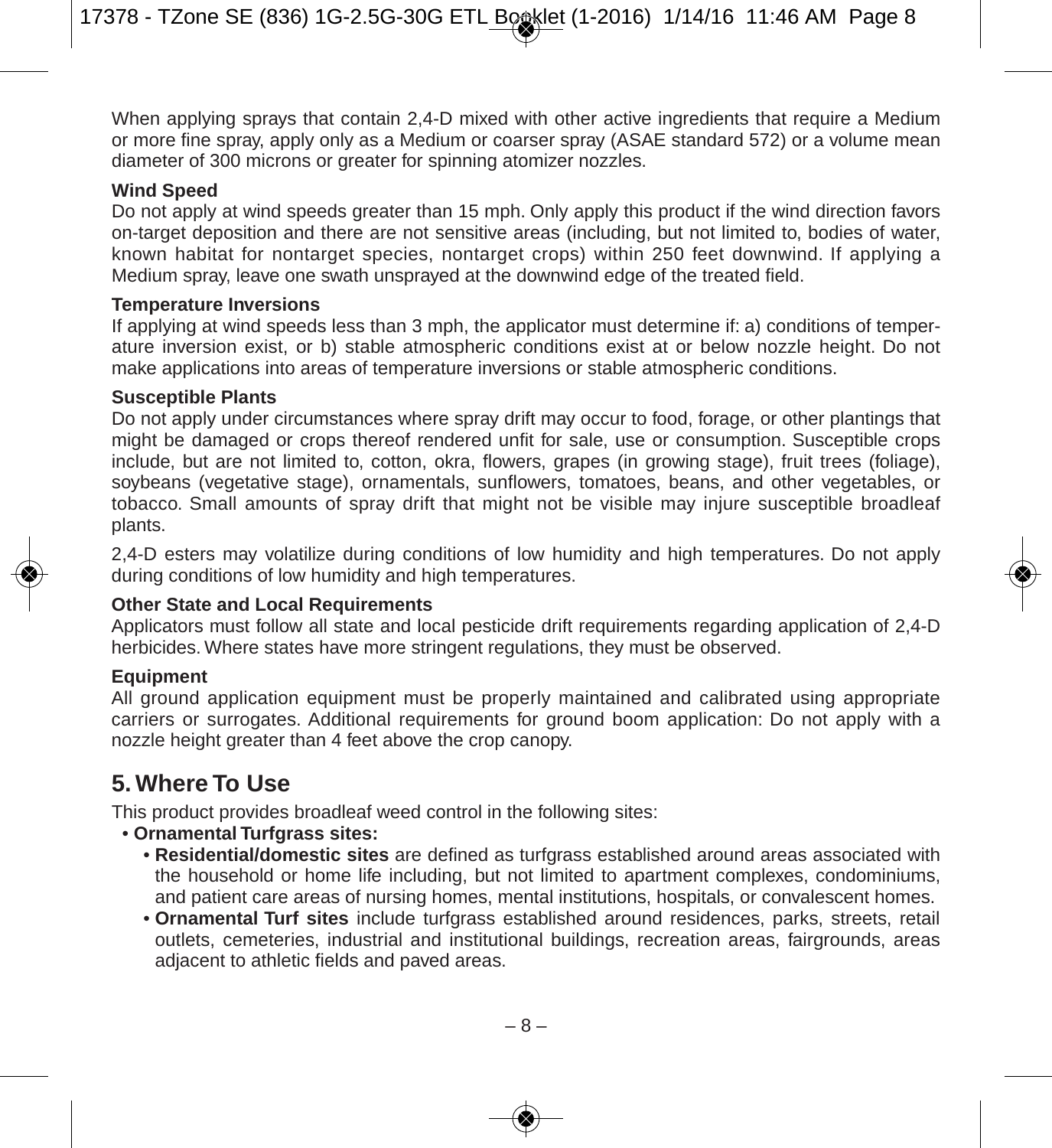- **Institutional sites** are defined as turf areas around properties or facilities providing a service to public or private organizations including, but not limited to hospitals, nursing homes, schools, museums, libraries, sport facilities, golf courses (fairways and roughs), and office buildings.
- **Non-cropland sites:** include farmyards, fencerows or fence lines, highway rights-of-way (principal, interstate, county, private, and unpaved roads); roadsides, road shoulders, road embankments, dividers and medians; municipal, state and federal lands; airports and military installations.
- **Agricultural site:** Commercial sod production.

#### **Prohibitions of Sites:**

- Do not apply to any body of water such as lakes, streams, rivers, ponds, reservoirs, estuaries (salt water bays), or wetlands (swamps, bogs, potholes, or marshes). Do not apply to any shorelines (non-cropland sites adjacent to the edges of a body of water) for lakes, streams, rivers, ponds, reservoirs, or estuaries (salt water bays).
- Do not apply to agricultural irrigation water or irrigation ditch banks or canals.
- Do not apply to greens and tees established on golf courses.

#### **Prohibitions:**

- Do not apply this product to St Augustinegrass, creeping bentgrass, carpetgrass, dichondra, legumes, and lawns where desirable clovers are present.
- Do not broadcast apply this product when temperatures are above 85°F, some injury may be expected with spot treatments when air temperatures exceed 85°F.
- For ground application only; aerial applications are not permitted.
- Chemigation: Do not apply this product through any type of irrigation.
- Do not harvest sod within 3 months of the last application
- Do not allow livestock to graze on any areas treated with this product.
- Do not apply this product to bare ground or paved surfaces.

#### **State Restrictions:**

**Arizona:** The state of Arizona has not approved this product for use on sod farms.

**New York:** Only one application per year of this product is allowed. This product is not allowed to be sold, distributed or used in Nassau or Suffolk Counties.

**California:** Make broadcast applications only between March 1 and September 1. If troublesome weeds appear during other times of the year, a spot application can be made. While irrigation is necessary and important for plant growth, apply irrigation water efficiently so that no more than 125% of the net irrigation requirement is applied for any irrigation event. Apply efficient irrigations for six months following application of sulfentrazone containing products. Do not apply product to bare ground.

Use of this product in certain portions of California, Oregon, and Washington is subject to the January 22, 2004 Order for injunctive relief in *Washington Toxics Coalition et al v. EPA* C01-0123C (WD WA) For further information please refer to EPA Web Site http://www.epa.gov/espp/litstatus/wtc/index.htm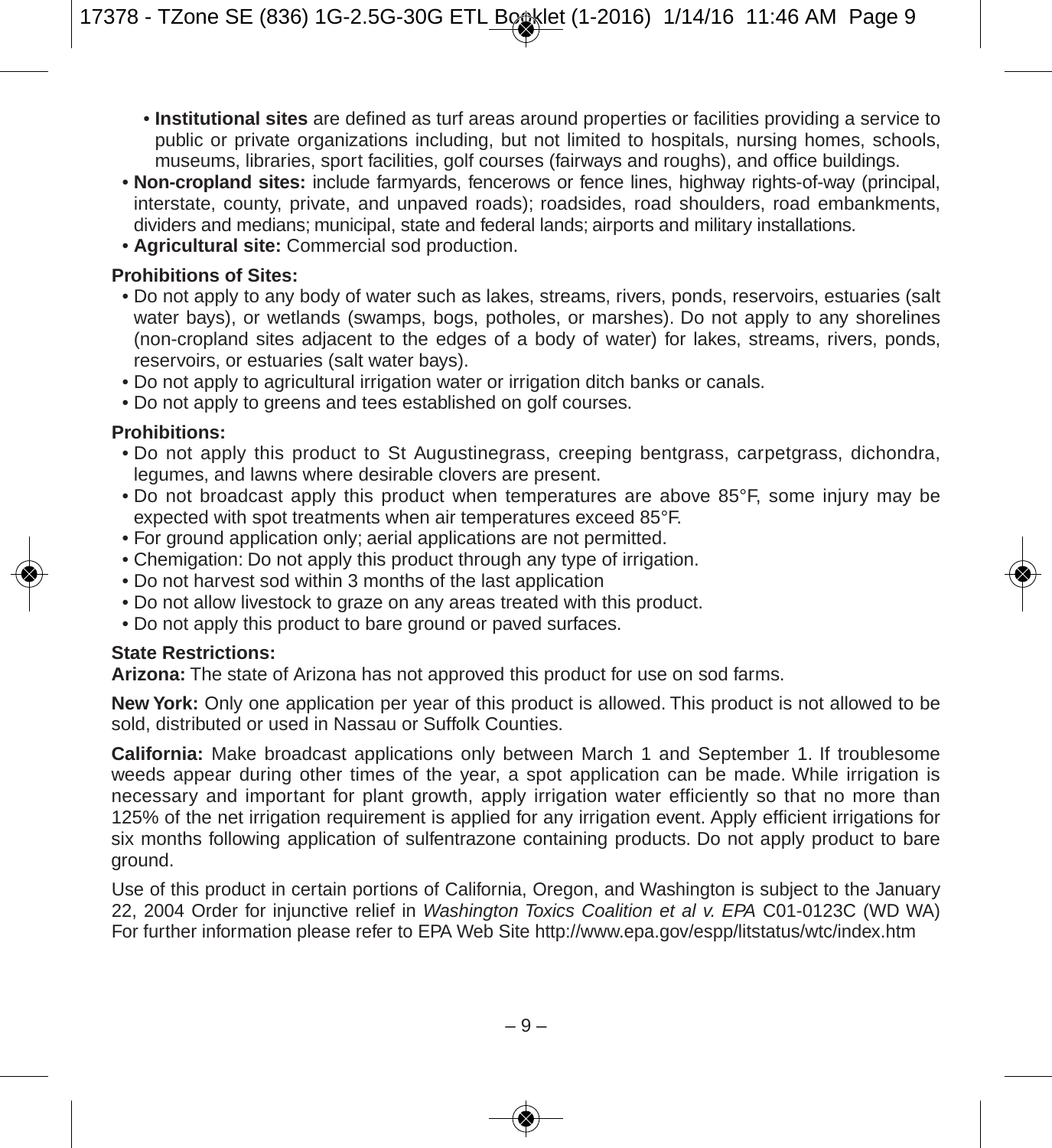### **6. How Much To Use**

#### **Use Rates and Spray Volumes:**

Generally, the lower application rates within the specified range will provide satisfactory control of sensitive weed species. The higher application rates within the specified range will be required for dense infestations of perennial weeds, for adverse/extreme environmental conditions, or for weeds hardened off or more mature.

| Table 1. Use Rates For Ornamental Turfgrass, Sod Farms, and Non-Cropland                                                       |                                                                                     |                                                              |  |
|--------------------------------------------------------------------------------------------------------------------------------|-------------------------------------------------------------------------------------|--------------------------------------------------------------|--|
| <b>Species</b>                                                                                                                 | Rate                                                                                | <b>Spray Volume</b>                                          |  |
| <b>Cool-season Turf</b>                                                                                                        |                                                                                     |                                                              |  |
| Kentucky bluegrass,<br>annual bluegrass,<br>annual ryegrass<br>perennial ryegrass, tall<br>fescue, red or fine leaf<br>fescues | 3.25 to 4 Pints/Acre<br>$(1.2 \text{ to } 1.5 \text{ fl.oz}/1,000 \text{ sq.fit.})$ | 10 to 220 Gallons/Acre<br>(0.25 to 5.0 Gallons/1,000 sq.ft.) |  |
| Warm-season Turf (Dormant Turf)                                                                                                |                                                                                     |                                                              |  |
| Hybrid Bermudagrass,<br>common Bermudagrass,<br>zoysiagrass, and<br>bahiagrass                                                 | 2 to 2.25 Pints/Acre<br>(0.75 to 0.83 fl.oz./1,000 sq.ft.)                          | 10 to 220 Gallons/Acre<br>(0.25 to 5.0 Gallons/1,000 sq.ft.) |  |

**Dormant turf:** This product may be applied to fully dormant bermudagrass, fully dormant zoysiagrass and fully dormant bahiagrass.

**Note:** Do not apply to above listed warm-season turfgrass unless turf injury can be tolerated. It is impossible to test all environmental conditions for the listed warm-season turfgrass. We suggest testing this product on a small area and observe the treated area for 30 days to determine the acceptability of turf discoloration.

Do not apply this product to warm-season turfgrass during spring green-up or in the fall during the transition period between active growth and dormancy.

TZone SE should only be applied to turfgrass species that are listed in Table 1 unless trial use indicates that the turf species not listed is tolerant to TZone SE.

#### **Turfgrass tolerance:**

- Turfgrass tolerance to this product may vary, and temporary turfgrass yellowing may occur on listed warm-season turfgrass (see Table 1).
- Tolerant turf species listed on this label may exhibit temporary turf injury. The best tolerance occurs under optimal conditions for the turfgrass. Adverse environmental conditions may reduce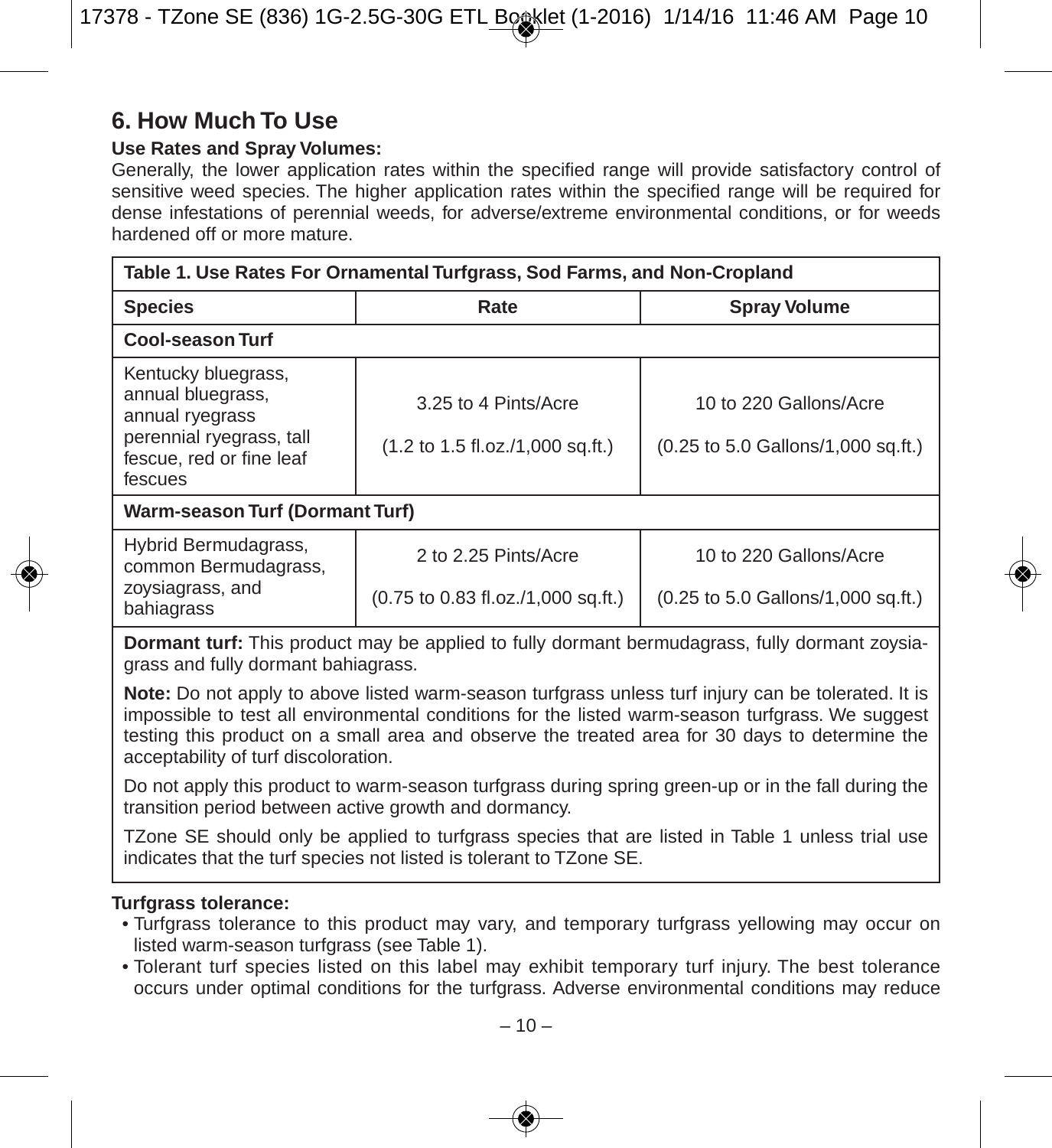the selectivity on the turfgrass. Injury may occur under marginal conditions (e.g. low temperatures and drought stress) or under extreme conditions (e.g. high temperatures and high humidity). To avoid turf injury, use only on turfgrass that is reasonably free of stress from diseases, insects, excess heat or cold, drought or excess rainfall/irrigation, shaded areas, low soil pH, nematodes, improper mowing or improper applications of fertilizer and pesticides. Under any of these stress conditions, to the extent consistent with applicable law, any turf damage caused by the use of this product is beyond the control of PBI/Gordon Corporation and all risk is assumed by the buyer and/or user.

• Certain spray tank additives (adjuvants, wetting agents, and surfactants), liquid fertilizers, and tank mixtures containing emulsifiable concentrates may reduce the selectivity on the turfgrass. Use adjuvants and spray additives or tank-mix combinations only when your experience indicates that the tank mixture will not result in objectionable turf injury.

**Limitations on broadcast treatments for ornamental turfgrass, sod farms, and non-cropland:** The maximum application rate is 4.0 pints of product per acre per application (0.88 lb 2,4-D ae, 0.25 lb triclopyr ae, and 0.10 lb dicamba ae per acre per application). The maximum number of broadcast applications is limited to 2 per year. The minimum interval between applications is 21 days for sod farms and 30 days for non-cropland. The maximum seasonal rate is 8.0 pints of product per acre (1.75 lb 2,4-D ae, 0.50 lb triclopyr ae, and 0.20 lb dicamba ae per acre).

#### **Spot Treatment with Hand Operated Sprayers (including backpack sprayers and pump-up type sprayers):**

- Apply any time the emerged broadleaf weeds are actively growing.
- Calibration and proper application are essential when using this product.
- Uniform applications are essential when using this product. Over application or rates above those specified on this label including excessive overlaps of this product can cause turf injury.
- Hand-held techniques: Wands fitted with flat fan nozzle tips may be used with the appropriate technique. Flat fan nozzles should not be waved in a back-and-forth motion, or in a side-to-side motion, or in a swinging arm motion. Instead, the nozzle should be held stationary at the proper height. Side-to-side motion results in uneven coverage.
- Follow-up applications as spot treatments at a 30 day interval are advised for more mature weeds, for dense infestations, and for adverse environmental conditions.
- **For cool-season turfgrass listed in Table 1:** Mix 1.2 to 1.5 fl.oz. of this product per one (1.0) gallon of water for treatment of approximately 1,000 sq.ft of turfgrass. Apply any time the emerged broadleaf weeds are susceptible.
- **For warm-season turfgrass (dormant turf) listed in Table 1:** Mix 0.75 to 0.83 fl.oz. of this product per one (1.0) gallon of water for treatment of approximately 1,000 sq.ft of turfgrass. Apply any time the emerged broadleaf weeds are susceptible.

## **7. Application Schedules**

Apply this product to broadleaf weeds that are young and actively growing for the best results. Spring and fall treatments under adequate soil moisture conditions are preferred to the summer treatments. Generally, summer broadcast applications to older, drought stressed weeds are less effective.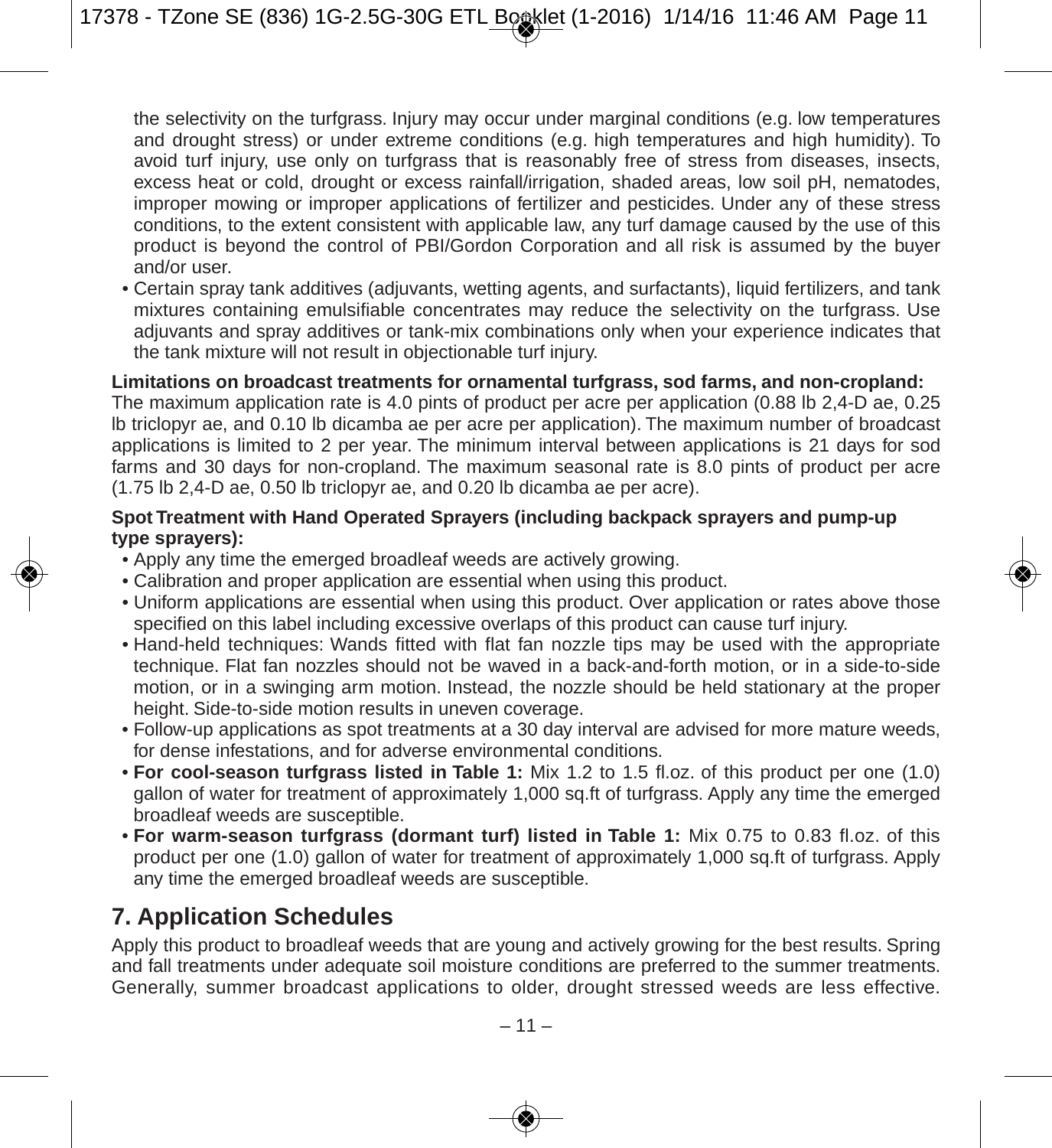Fall applications provide improved control for emerged winter annuals and perennials such as henbit, chickweed, clover and ground ivy.

#### **For the Listed Residential/domestic sites, Ornamental Turf sites, Institutional sites and Agricultural sites:**

Do not apply more than 2 broadcast treatments of this product per site per year. A second broadcast application or a follow-up application as a spot treatment is suggested for more mature weeds, for dense infestations, and for adverse environmental conditions.

Spot treatments during the summer may be appropriate for sparse infestations, or as a follow-up treatment, or any time broadleaf weeds are actively growing.

#### **For the Listed Non-cropland sites:**

Use only two broadcast treatments for annual and perennial weeds. Wait 30 days between treatments.

Extremes in environmental conditions e.g. temperature and moisture, soil conditions, and cultural practices may affect the activity of this product. Under warm moist conditions, herbicide symptoms may be accelerated. While under very dry conditions, the expression of herbicide symptoms is delayed, and weeds hardened off by drought are less susceptible to this product.

#### **For Newly Seeded Areas:**

Delay application of this product to grass seedlings until after the second or third mowing.

#### **For Newly Sodded, Sprigged, or Plugged Areas:**

The application of this product should be delayed until 3 to 4 weeks after the sodding, sprigging, or plugging operations.

#### **Reseeding interval:**

Treated areas may be reseeded 3 weeks after application.

#### **Irrigation:**

- Do not apply this product through any type of irrigation system.
- Rainfast in as little as 3 hours. Do not apply this product immediately before rainfall or irrigation.
- If dry conditions exist, a scheduled irrigation or watering 24 hours before and 24 hours after application is recommended.

#### **Mowing:**

Delay mowing 2 days before and until 2 days after the application of this product.

### **8. Broadleaf Weeds Controlled**

TZone SE will control or suppress the following broadleaf. Apply any time the emerged broadleaf weeds are susceptible.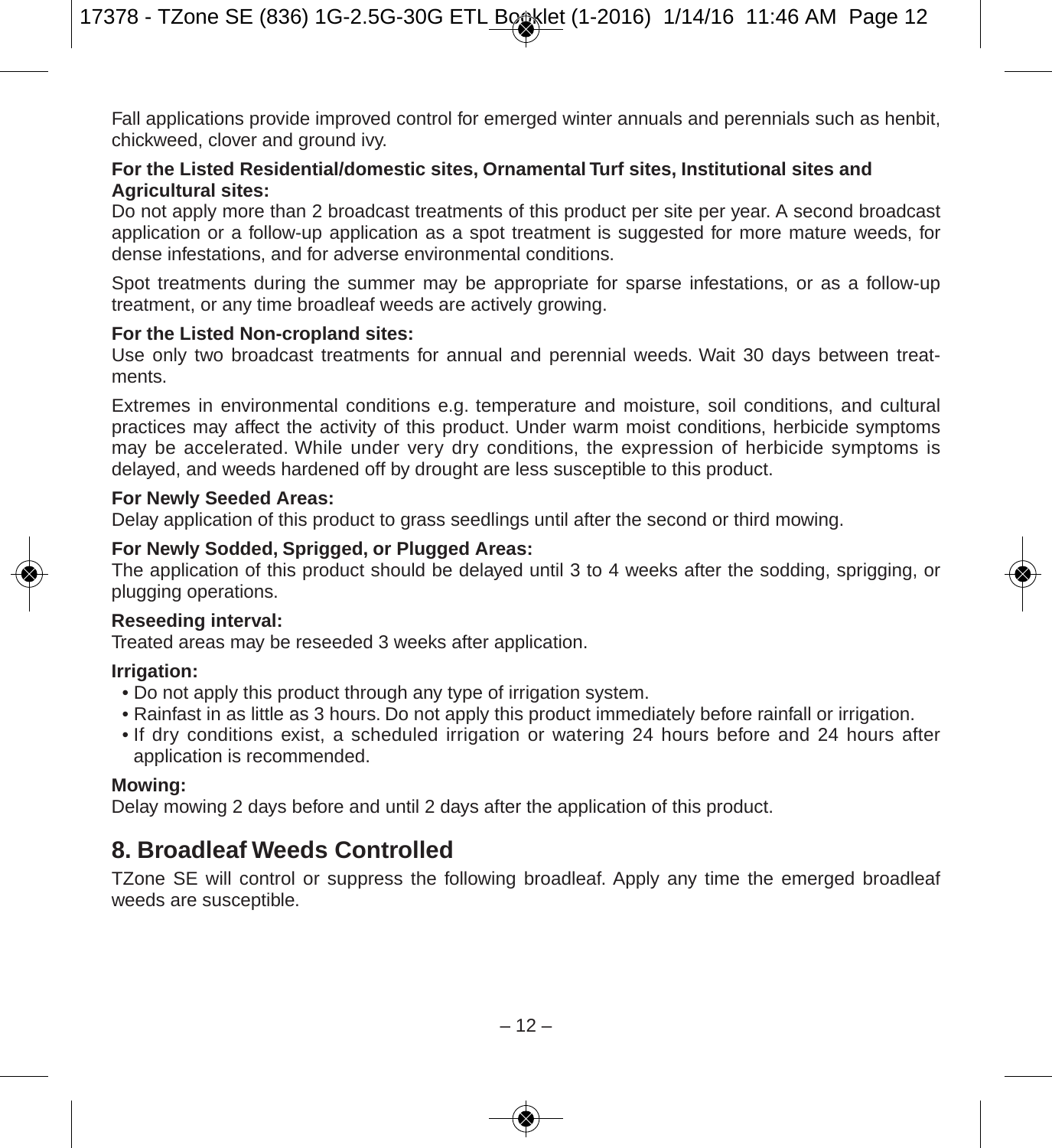| <b>Broadleaf Weeds</b>        |                                        |                              |  |
|-------------------------------|----------------------------------------|------------------------------|--|
| Aster, white heath & white    | Field oxeye-daisy (*creeping           | Pineappleweed<br>Plantain    |  |
| prairie<br><b>Bedstraw</b>    | oxeye)<br>Filaree, whitestem & redstem | Poison ivy                   |  |
| Beggarweed, creeping          | Florida betony                         | Poison oak                   |  |
| <b>Bindweed</b>               | Florida pusley                         | Prickly lettuce (*compass    |  |
| <b>Black medic</b>            | Ground ivy                             | plant)                       |  |
| Broadleaf plantain            | Groundsel                              | Puncturevine                 |  |
| Buckhorn plantain             | Hawkweed                               | Purple cudweed               |  |
| <b>Bull thistle</b>           | Healall                                | Purslane                     |  |
| Burdock, common               | Henbit                                 | Ragweed                      |  |
| Buttercup, creeping           | Innocence (Blue-eyed Mary)             | Red sorrel (*sheep sorrel)   |  |
| Carpetweed                    | Knotweed                               | Shepherd's purse             |  |
| Catnip                        | Lambsquarters                          | Speedwell (Veronica)         |  |
| Chickweed                     | Lawn burweed                           | Spurge                       |  |
| Chicory                       | Lespedeza                              | <b>Thistle</b>               |  |
| Cinquefoil                    | Lespedeza sericea                      | Virginia buttonweed          |  |
| Clover                        | Mallow. common                         | White clover (*Dutch clover, |  |
| Cudweed                       | Matchweed                              | honeysuckle clover, white    |  |
| Curly dock                    | Mouseear chickweed                     | trefoil, & purplewort)       |  |
| Dandelion                     | Mustard                                | Wild carrot                  |  |
| Dayflower                     | Nettle                                 | Wild garlic                  |  |
| Deadnettle                    | Nutsedge** (yellow)                    | Wild geranium                |  |
| <b>Dock</b>                   | Old world diamond flower               | Wild lettuce                 |  |
| Dogfennel                     | Oxalis (*yellow woodsorrel &           | Wild mustard                 |  |
| <b>English Daisy</b>          | creeping woodsorrel)                   | Wild onion                   |  |
| False dandelion (*spotted     | Parsley-piert                          | Wild strawberry              |  |
| catsear & common catsear)     | Pennsylvania smartweed                 | Wild violet***               |  |
| Field bindweed (*morningglory | Pepperweed                             | Yarrow                       |  |
| & creeping jenny)             | Pigweed                                | Yellow rocket                |  |
|                               |                                        |                              |  |

\* Synonyms \*\* Suppression only when nutsedge is young and actively growing. \*\*\* For best results, apply in the spring when wild violets are blooming or apply a late fall application followed by a spring application.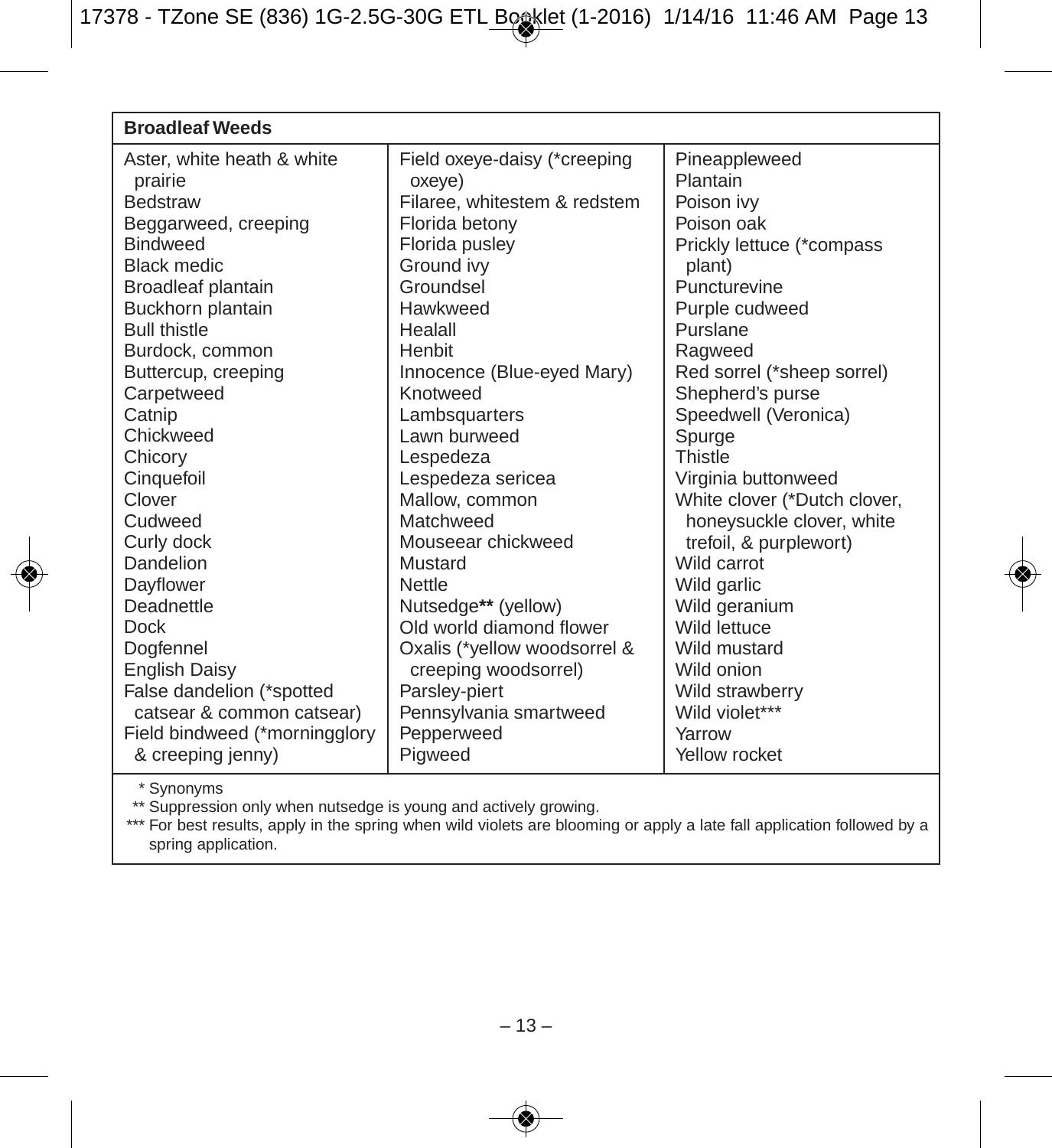## **STORAGE AND DISPOSAL**

Do not contaminate water, food, or feed by storage and disposal.

**PESTICIDE STORAGE:** Store in original container in a locked storage area inaccessible to children or pets. Keep from freezing.

**PESTICIDE DISPOSAL:** Pesticide wastes are acutely hazardous. Improper disposal of excess pesticide, spray mixture, or rinsate is a violation of Federal law. If these wastes cannot be disposed of by use according to label instructions, contact your State Pesticide or Environmental Control Agency, or the Hazardous Waste Representative at the nearest EPA Regional Office for guidance.

**For Plastic Containers – Nonrefillable with capacities equal to or less than 5 gallons:**

**CONTAINER HANDLING:** Nonrefillable container. Do not reuse or refill this container. Triple rinse or pressure rinse container (or equivalent) promptly after emptying. Then offer for recycling, if available, or puncture and dispose of in a sanitary landfill, or by incineration, or, if allowed by state and local authorities, by burning. If burned, stay out of smoke.

Triple rinse as follows: Empty the remaining contents into application equipment or a mix tank and drain for 10 seconds after the flow begins to drip. Fill the container 1/4 full with water and recap. Shake for 10 seconds. Pour rinsate into application equipment or a mix tank or store rinsate for later use or disposal. Drain for 10 seconds after the flow begins to drip. Repeat this procedure two more times.

Pressure rinse as follows: Empty the remaining contents into application equipment or a mix tank and continue to drain for 10 seconds after the flow begins to drip. Hold container upside down over application equipment or mix tank or collect rinsate for later use or disposal. Insert pressure rinsing nozzle in the side of the container, and rinse at about 40 PSI for at least 30 seconds. Drain for 10 seconds after the flow begins to drip.

#### **For Plastic Containers – Nonrefillable with capacities greater than 5 gallons:**

**CONTAINER HANDLING:** Nonrefillable container. Do not reuse or refill this container. Triple rinse or pressure rinse container (or equivalent) promptly after emptying. Then offer for recycling, if available, or puncture and dispose of in a sanitary landfill, or by incineration, or, if allowed by state and local authorities, by burning. If burned, stay out of smoke.

Triple rinse as follows: Empty the remaining contents into application equipment or a mix tank. Fill the container 1/4 full with water. Replace and tighten closures. Tip container on its side and roll it back and forth, ensuring at least one complete revolution, for 30 seconds. Stand the container on its end and tip it back and forth several times. Turn the container over onto its other end and tip it back and forth several times. Empty the rinsate into application equipment or a mix tank or store rinsate for later use or disposal. Repeat this procedure two more times.

*(cont. on next page)*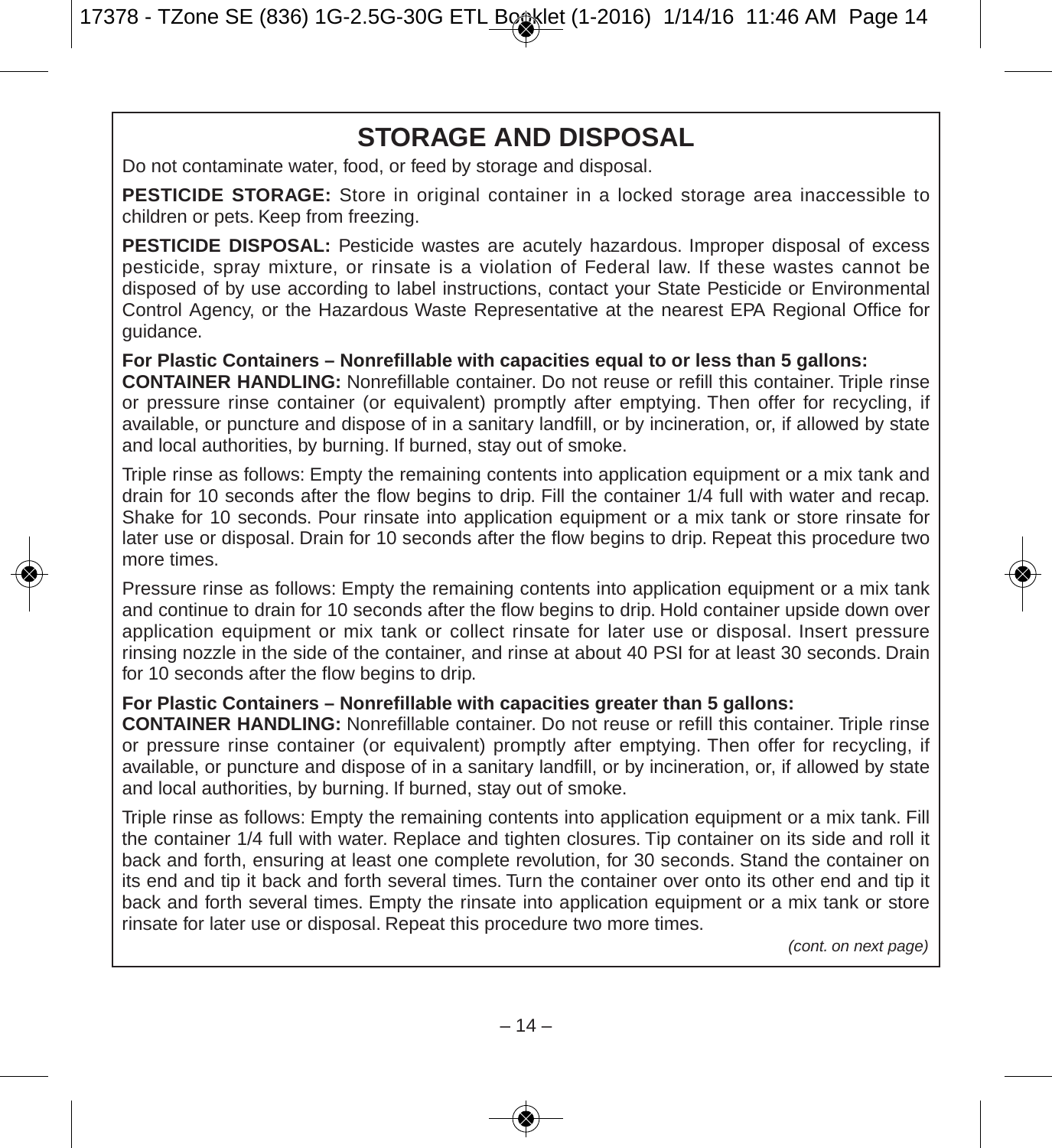## **STORAGE AND DISPOSAL** *(cont.)*

Pressure rinse as follows: Empty the remaining contents into application equipment or a mix tank and continue to drain for 10 seconds after the flow begins to drip. Hold container upside down over application equipment or mix tank or collect rinsate for later use or disposal. Insert pressure rinsing nozzle in the side of the container, and rinse at about 40 PSI for at least 30 seconds. Drain for 10 seconds after the flow begins to drip.

#### **For Refillable Containers:**

**CONTAINER HANDLING:** Refillable container. Refill this container with pesticide only. Do not reuse this container for any other purpose.

Container cleaning: Cleaning the container before final disposal is the responsibility of the person disposing of the container. Cleaning before refilling is the responsibility of the refiller.

To clean the container before final disposal, empty the remaining contents from this container into application equipment or a mix tank. Fill the container about 10 percent full with water. Agitate vigorously or recirculate water with the pump for 2 minutes. Pour or pump rinsate into application equipment or rinsate collection system. Repeat this rinsing procedure two more times.

## **LIMITED WARRANTY AND DISCLAIMER**

**IMPORTANT:** Read this LIMITED WARRANTY AND DISCLAIMER before buying or using this product. By opening and using this product, buyer and all users agree to accept the terms of this LIMITED WARRANTY AND DISCLAIMER in their entirety and without exception. If the terms are not acceptable, return this product unopened immediately to the point of purchase, and the purchase price will be refunded in full.

It is impossible to eliminate all risks inherently associated with use of this product. Damage to the treated article, ineffectiveness, or other unintended consequences can result from use of the product under abnormal conditions such as weather, presence of other materials, or the manner of use or application, etc. Such factors and conditions are beyond the control of the manufacturer, and **BY PURCHASING AND USING THIS PRODUCT THE BUYER AND ALL USERS OF THIS PRODUCT AGREE TO ACCEPT ALL SUCH RISKS**. Buyer and all users further agree to assume all risks of loss or damage from the use of the product in any manner that is not explicitly set forth in or that is inconsistent with label instructions, warnings and cautions.

The manufacturer warrants only that this product conforms to the chemical description given on the label, and that the product is reasonably suited for the labeled use when applied according to the Directions for Use, subject to the inherent risks described below. **TO THE EXTENT CONSISTENT WITH APPLICABLE LAW, THE MANUFACTURER NEITHER MAKES NOR INTENDS ANY OTHER EXPRESS OR IMPLIED WARRANTIES, INCLUDING ANY WARRANTY OF MERCHANTABILITY OR FITNESS FOR A PARTICULAR PURPOSE, WHICH ARE HEREBY EXPRESSLY DISCLAIMED.**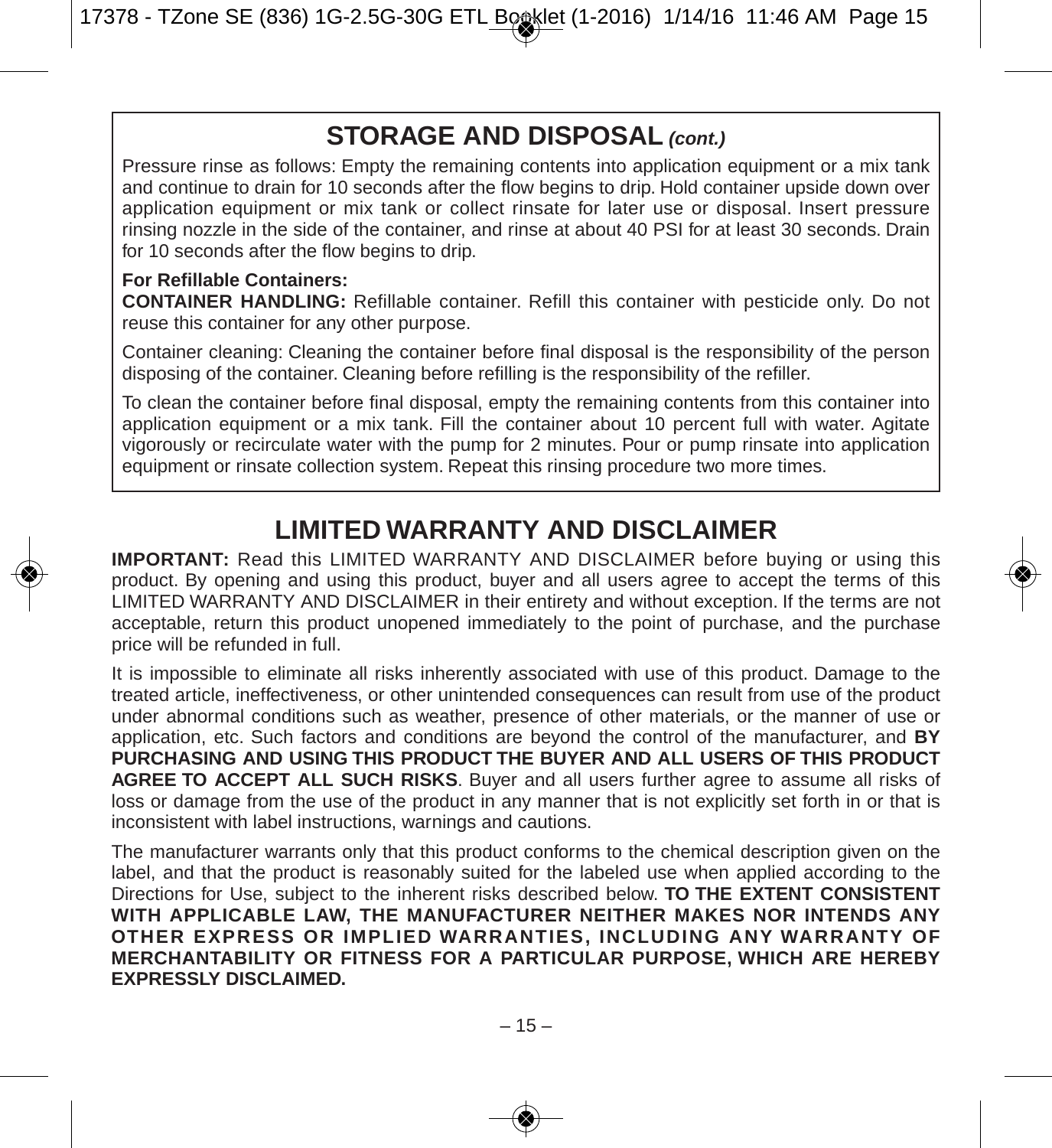**THE EXCLUSIVE REMEDY OF BUYER AND ALL USERS OF THIS PRODUCT, AND THE EXCLU-SIVE LIABILITY OF THE MANUFACTURER, FOR ANY AND ALL LOSSES, DAMAGES, OR INJURIES RESULTING FROM THE USE OR HANDLING OF THIS PRODUCT, WHETHER OR NOT BASED IN CONTRACT, NEGLIGENCE, STRICT LIABILITY IN TORT OR OTHERWISE, SHALL BE LIMITED, AT THE MANUFACTURER'S OPTION, TO REPLACEMENT OF OR THE REPAYMENT OF THE PURCHASE PRICE FOR THE QUANTITY OF PRODUCT WITH RESPECT TO WHICH DAMAGES ARE CLAIMED. TO THE EXTENT CONSISTENT WITH APPLICABLE LAW**, **IN NO CASE SHALL THE MANUFACTURER BE LIABLE FOR INCIDENTIAL, CONSEQUENTIAL, OR SPECIAL DAMAGES RESULTING FROM THE USE OR HANDLING OF THIS PRODUCT.** The Manufacturer must be promptly notified in writing of any claims, whether based in contract, tort, negligence, strict liability, or otherwise, to be eligible to receive either remedy stated above.

The terms of this LIMITED WARRANTY AND DISCLAIMER cannot be varied by any written or verbal statements or agreements at the point of sale or elsewhere. No employee or agent of the manufacturer or seller is authorized to vary or exceed the terms of this Limited Warranty and Disclaimer in any manner.

TZONE™ is a trademark of PBI-Gordon Corporation.

TRIMEC® is a registered trademark of PBI-Gordon Corporation.

® Checkered Flag/Label Design is a registered trademark of PBI-Gordon Corporation.

836/1-2016 AP080113 EPA REG. NO. 2217-976 EPA EST. NO. 2217-KS-1

**MANUFACTURED BY PBI/GORDON CORPORATION 1217 WEST 12TH STREET KANSAS CITY, MISSOURI 64101 www.GordonsProfessional.com**